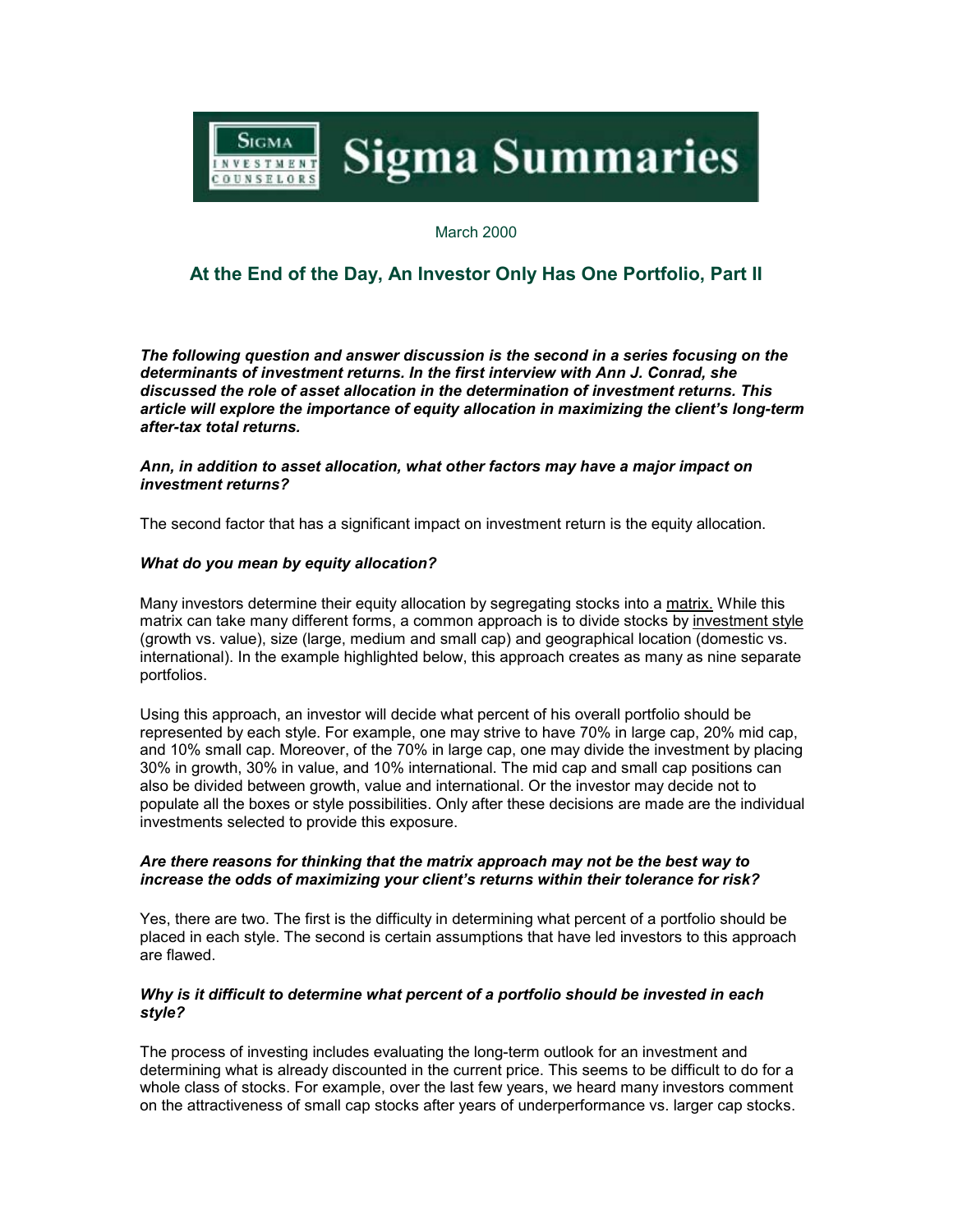This was based on what appeared to be lower valuations for small cap stocks than for large cap stocks. However, what turned out to be incorrect were the assumed future growth rates. Clearly, it is quite difficult to analyze the expected growth rates of a whole class of stocks. In actuality, small cap stocks as a class reported earnings growth rates below expectations while larger caps reported growth rates above expectations. This caused the disparity in performance between small cap and large cap to persist much longer than many investors expected

## *Besides the difficulty of determining what percent should be invested in each style, you said you challenged some assumptions that have led investors to the matrix approach. What are these assumptions?*

The assumptions that we would challenge are:

- small capitalization stocks outperform large capitalization stocks over time.
- "growth" and "value" styles both provide superior performance longer term but take turns going in and out of favor
- investing in foreign securities provides increased diversification and therefore, reduces risk.

# *Could you please elaborate? Let's first begin with small cap stocks.*

Small cap stocks are often included in portfolios because supposedly they have outperformed large cap stocks over time. Studies are often based on data provided by Ibbotson & Associates, which has tracked returns by asset class since 1926. The problem with the data is there is no way to adjust for either "survivor or delisting bias". Secondly, limiting a portfolio to stocks below a certain market capitalization will require selling the "winner" because they have grown too large. We believe you should buy and hold stocks because they are attractive investments and not let market value influence investment policy.

## *What about growth versus value stocks?*

There is also widespread belief that growth and value stocks provide similar superior returns over the long run yet they take turns in going in and out of favor. Since it is difficult to forecast when each style will provide superior performance, if one holds both, then an investor will realize superior returns over time.

The data to prove any of the above assumptions is sketchy at best. For example, Jeremy J. Siegel in his book, Stocks for the Long Run, provides some evidence that the value style among most capitalization sizes actually outperformed growth for the period 1963 to 1996. However, when the period 1975-1983 is taken out, growth far outdistances value for the rest of the time period. And of critical importance, the reason why value stocks did so well during the 1975-1983 period is that energy stocks experienced robust returns because of the rise in oil prices. Therefore, did "value stocks" really outperform growth stocks or did energy stocks outperform growth stocks?

More importantly, in our opinion, is the unfortunate fact that the terms "growth" and "value" have come into common usage in the first place. Think about franchise value. For a certain level of growth, there is an intrinsic value, which should properly reflect the appropriate discount for uncertainty. For every stock, the trick is to assess whether that stock is overpriced or underpriced relative to that growth. There could be value, in the sense of opportunity, among so-called "growth" stocks with very high P/Es, as well as among traditional low P/E, and low price-to-book "value" stocks. As a result, "growth" investors may be missing great investment opportunities by overlooking slower growing companies. Similarly, "value" investors may be forfeiting returns by refusing to buy a stock once it passes a predetermined P/E ratio.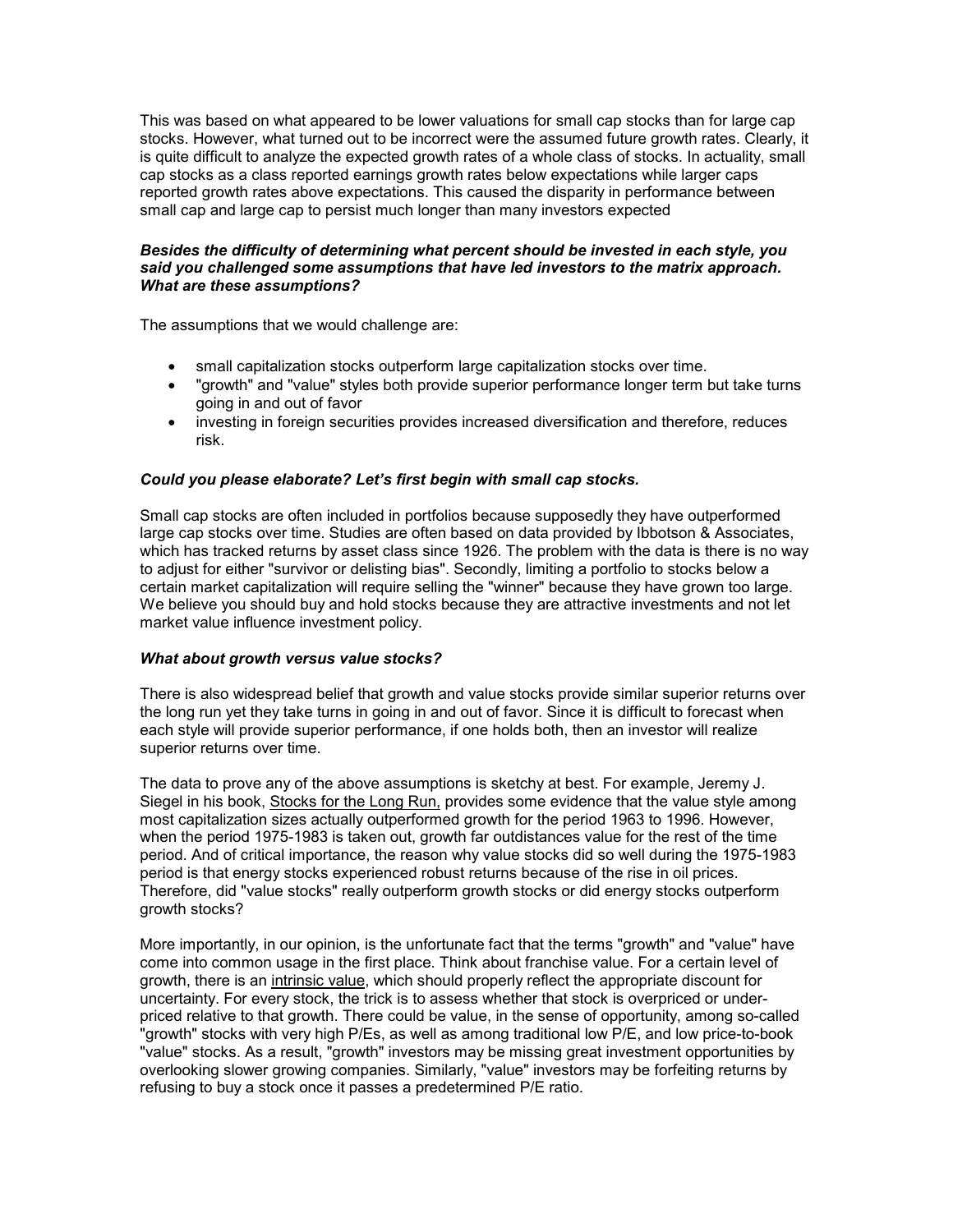### *The matrix approach also includes foreign investing. You said you challenged the assumption that international stocks provide diversification and therefore, reduce risk. Why?*

Historically, the purpose of investing in foreign securities was to reduce risk and to not eliminate two thirds of the world's market capitalization from an investor's investment opportunity set. Recent evidence suggests, however, that foreign investing may not produce as much diversification as it did historically. A much higher correlation now exists between various world stocks markets because industry fundamentals are moving in harmony around the world. A world with global competition, mobility of goods, services and factors of production ensures that rates of return for similar products or service will converge. In such an efficient world, stock markets become increasingly correlated to the extent industry representation (weighting) are similar. Therefore, the synchronization of the various stock markets around the world suggests that one can achieve full-diversification by investing in stocks traded on U.S. exchanges. A portfolio strategy based on the fiscal policy actions and/or location at the national level may not be fruitful. A more advantageous strategy may be to focus on the global economic environment and attempt to identify which sectors will benefit from that environment. The companies chosen for investment will not be determined by which country they are from but by their respective competitive position. In 1999, many foreign mutual funds outperformed the S & P 500 index. Such outperforming funds provided this performance not necessarily because they were foreign; rather, it was more likely because they were heavily invested in technology and telecommunications securities.

# *Well, if matrix style investing is fraught with pitfalls, what methodology do you use?*

We take a distinctly different approach. The title of this newsletter "at the end of the day, you only have one portfolio" is a major clue to our approach. At Sigma, we create one equity portfolio for each investor. We begin by selecting an appropriate benchmark that is representative of the broad market. At the present time, our benchmark is the S&P 500 Index. We then over / underweight sectors relative to the benchmark weights based on secular trends in the economy and the client's risk-return profile. Our next step is to select the most attractive securities within each industry. As we research suitable investments, we are less concerned whether it is large cap or small, domestic or international, considered value versus growth. Our focus is whether a company under investigation meets all of the criteria deemed to be essential for its purchase in client portfolios. Once again, each security needs to be evaluated on its own fundamental characteristics and valuation. Finally, the risk levels for each portfolio can be varied by the degree to which sectors, industries, and individual securities are under and over weighted. An aggressive portfolio may have heavier weights in the fastest growing sectors and stocks. Greater sector concentration will generate the opportunity to earn higher returns in exchange for higher volatility, i.e., less diversification.

Interestingly, our portfolio is comprised of stocks considered to be both growth and value stocks. We have stocks of varying sizes and many derive a high percentage of their earnings overseas. We are not averse to purchasing securities based in foreign countries if they have the most competitive franchise in their business. However, these statistical measurements are incidental to the construction of each portfolio.

## *To summarize:*

## *Equity allocation is the second most important determinant of investment returns.*

*The best way to allocate equity is to determine market weight of each sector and overweight the most attractive sectors and under-weight the least attractive.* 

*Investors should focus on identifying the correct global sectors and industry groups, such as technology and telecommunications, to maximize returns.*